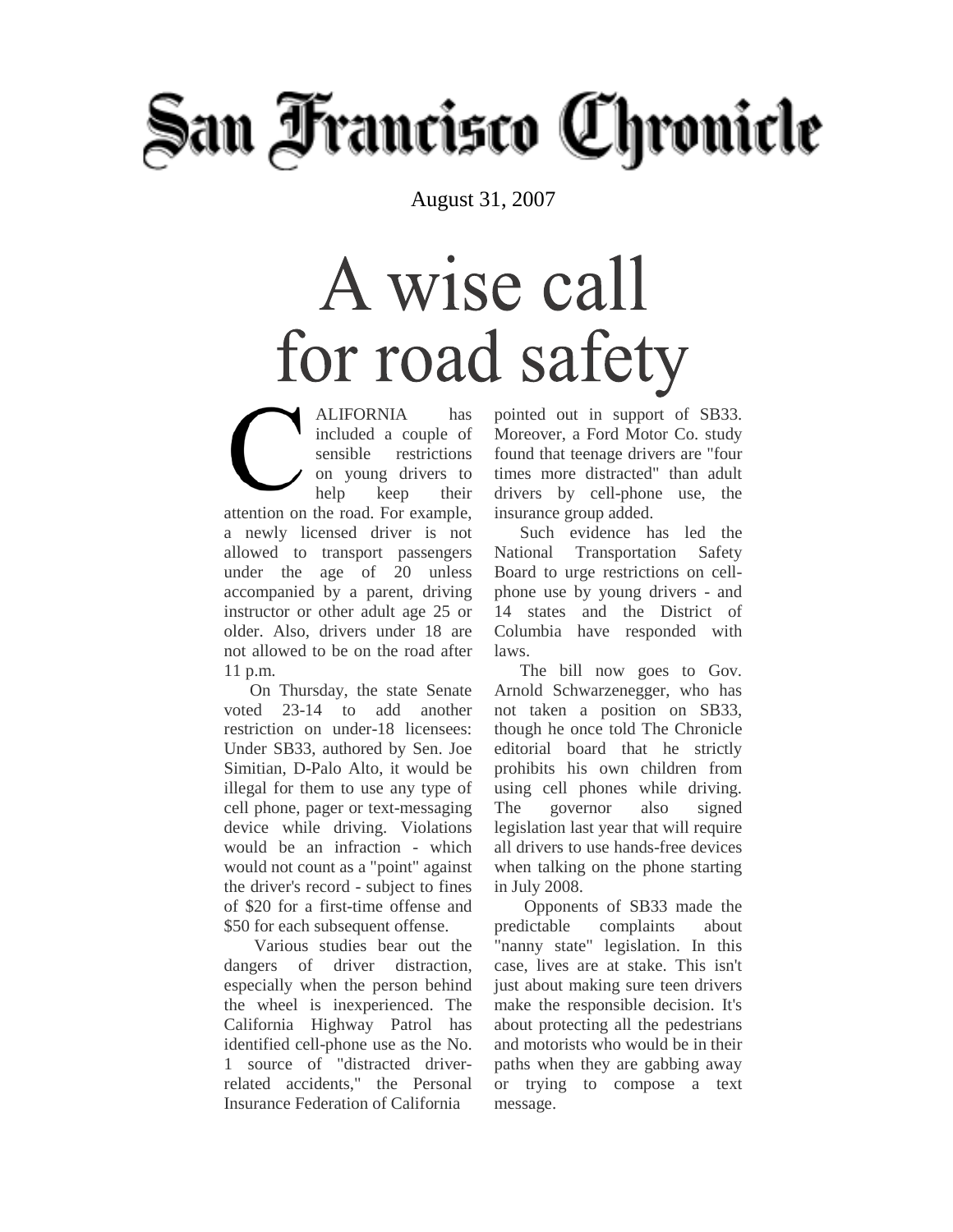#### **EDAILY JOURNAL** Leading local news coverage in San Mateo County

May 30, 2007

#### **Guest Perspective**

### Teen driving distractions should be eliminated

By Joe Simitian and Bonnie Garcia

t's time for California's teen-aged drivers to put down their cell **L** phones, pagers and PDAs, and pay attention to their driving.

 Year after year, car crashes are the number one cause of death among teenagers. In fact, the fatality rate for drivers 16-19 years old is four times that of older drivers in the 25-69 year-old age range. Across the country, more than 6,000 teen-aged drivers a year are killed on our nation's streets and highways.

 Among the culprits: cell phones, pagers and PDAs. The young drivers who are using these devices while driving are putting not only themselves at risk, but all of us as well.

 That's why we authored Senate Bill 33, which prohibits new drivers under the age of 18 from driving while using a cell phone or pager, or while text messaging. For ease of administration, the new law would take effect on July

1st, 2008, when other drivers, 18

and older, will be required to drive "hands-free" if they're using a cell phone.

 We know that driver inattention is the leading factor in most crashes, and that cell phone use is the most common distraction. And most alarmingly, teenaged drivers are four times more distracted than adult drivers when using a cell phone.

 Precisely why that's the case is not clear. Maybe it's because new drivers



have not yet grown proficient at multi-tasking while driving. Or maybe, as some research suggests, it's because the region of the brain that inhibits risky behaviors is not

fully formed until after the teenage years.

 Whatever the reason, we know that putting cell phones into the hands of young drivers is a formula for disaster. Does a two year wait make a difference? Absolutely! In fact, the crash rate for 16 year olds is five times greater than it is for 18 year olds.

 Asking young drivers to wait until the age of 18 before they pick up that cell phone is a modest imposition that

will save lives. That's why the National Transportation Safety Board recently put a cell phone ban for young drivers on its list of "Most Wanted Safety Recommendations to States."

 And that's why Senate Bill 33 is supported by the California PTA, driving schools, law enforcement, auto and health insurers and even AT&T.

 After they reach the age of 18 there will still be plenty of time for California's young drivers to talk on their cell phones — if we can keep them alive 'til then.

SB33 aims to do just that.

*State Sen. Joe Simitian, D - Palo Alto, is the author of Senate Bill 33. State Assemblywoman Bonnie Garcia, R - Cathedral City, is the principal coauthor of Senate Bill 33.*